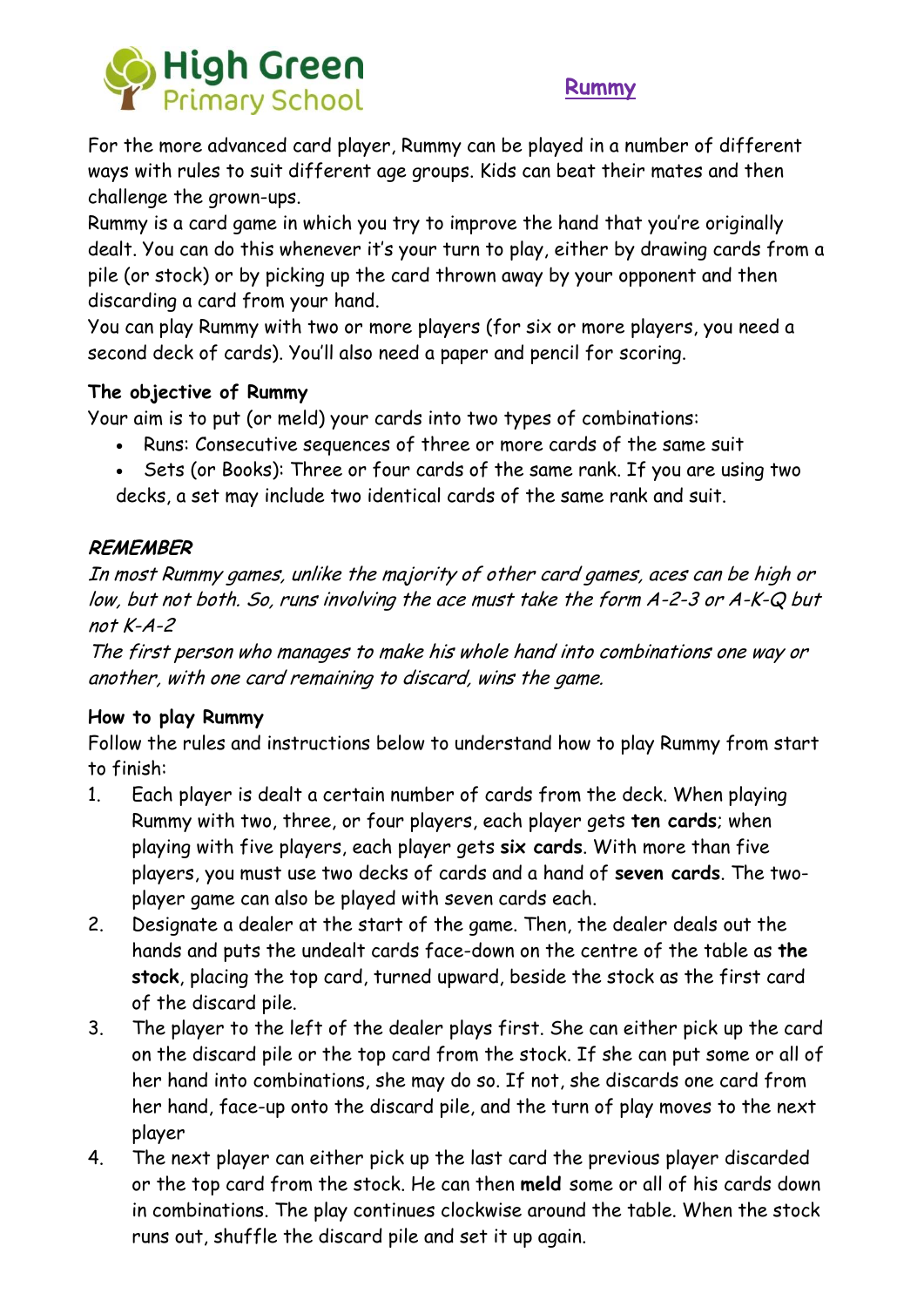#### **Other Rummy rules and tips**

Now that you know the objective of the game and the basic instructions to play, here is a small list of additional Rummy rules and common tips to abide by:

- You cannot pick up the top discard and then throw the card back onto the pile.
- If you pick up two cards from the stock by accident and see either of them, you must put the bottom card back, which gives the next player an additional option. She can look at the returned card and take it if she wants it. If she doesn't want it, she puts it back into the middle of the stock and continues with her turn by taking the next card from the stock.
- When you pick up a card from the stock that you don't want, don't throw it away immediately. Put the card into your hand and then extract it. No player, regardless of skill level, needs to give gratuitous information away

#### **Rummying with wild cards**

You can play Rummy with wild cards by adding Jokers to the deck, or you can make the 2s or some other number wild.

You can substitute the card represented by a wild card when it is your turn to play. So, if a combination including a Joker, standing in for the King of Clubs is put on the table, the next player can put in the King of Clubs and pick up the Joker for use elsewhere.

If you put down two eights and a joker, you do not have to announce which eight the joker represents, but with a run such as 5-6-Joker, the assumption is that the joker represents the 7

When playing with wild cards, you may not want to put combinations containing wild cards down immediately; you don't want to give another player the use of a wild card by way of the substitution. Of course, if you feel obliged to put down the set or run, try to ensure that the card your wild card replaces has already been played in some other set or run

When playing Rummy, you can only put down a combination during your turn. The correct timing is to pick up a card from the stock or discard pile, put down your meld, and then make your discard. The advantage of putting down a combination before you're ready to go out completely is that you reduce your exposure if you lose the game. However, you do run a few risks by putting down a run or meld.

The disadvantage of putting your cards on the table is that any player can now add to your meld of three of a kind (by adding the fourth card) or extend your runs. Although adding to your combinations proves very beneficial to your opponents, the longer the game goes on, the more wary you should be of keeping melds in your hand.

Conversely, you can add to your opponents' combinations — or, if you draw the right card, you can add an additional card to your own melds. If you want to add a card to an existing combination, put down any combinations you have, add to the existing set or run, and then make a discard. Your turn finishes with the discard, so make sure that you don't mix up the order of events. If you do, you can't put down any combinations you may have until your next turn.

If you put down an imperfect run, you simply pick up the cards and put them back in your hand. But by revealing the cards in your hand to everyone else at the table, your chances of getting anything useful from the other players decrease. Better put on your glasses and double-check before laying any cards on the table.

When you have a set of four of a kind, no card can add to the combination, if you are playing with a single deck of cards, so you're safe to put these sets down immediately. The only reason to hold them is if you're close to going out and you want to play for the extra score. Additionally, if you can possibly use a card in the set for a run, you may want to retain the combination in your hand until you know how you want to use the cards. For example, you may want to hold some of the cards in the following figure until you get some more information.